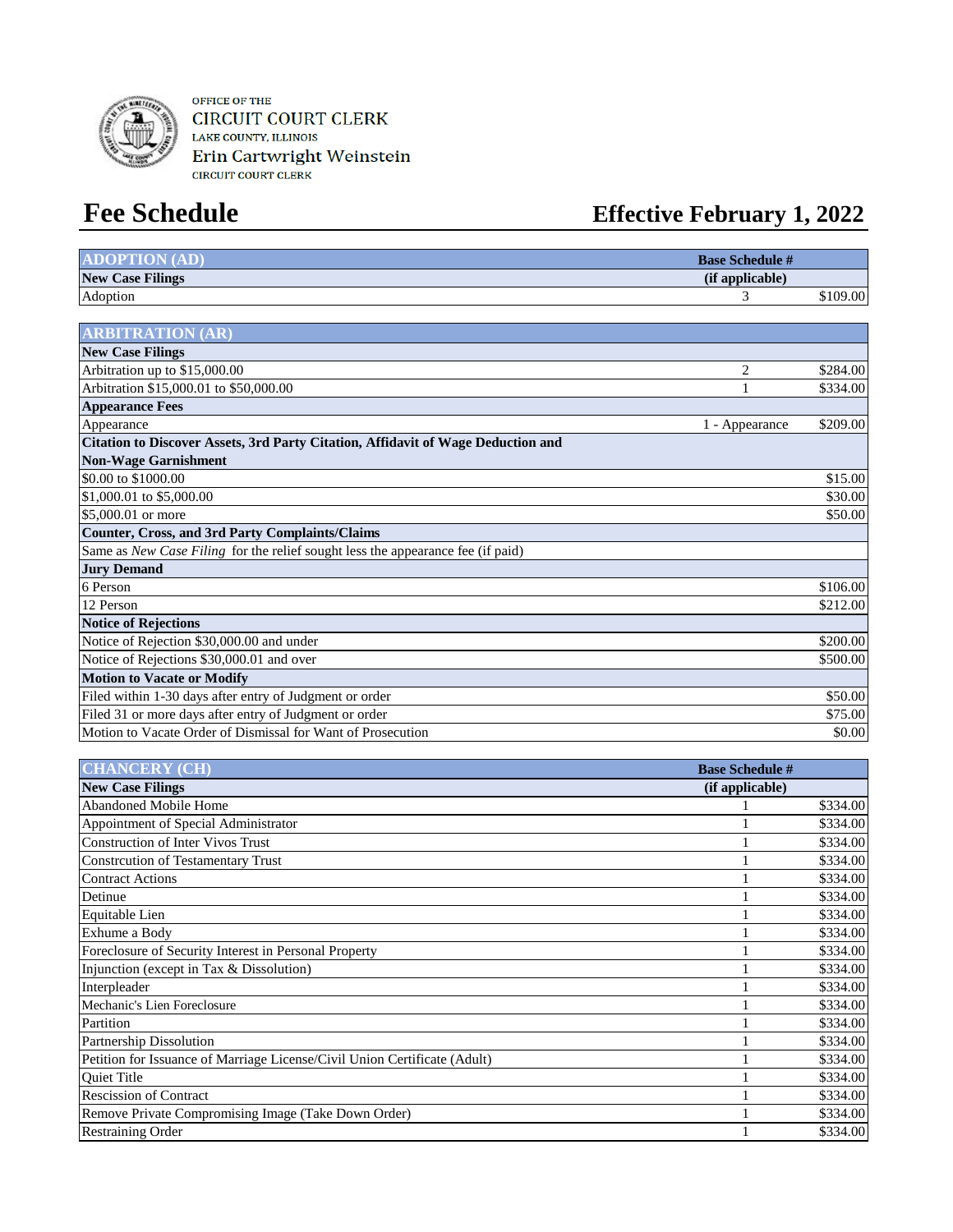| <b>CHANCERY (CH) - Continued</b>                                                        | <b>Base Schedule #</b> |          |
|-----------------------------------------------------------------------------------------|------------------------|----------|
| <b>New Case Filings - Continued</b>                                                     | (if applicable)        |          |
| Specific Performance                                                                    |                        | \$334.00 |
| Structured Settlement (Original Action to Assign)                                       |                        | \$334.00 |
| <b>Trust Administration</b>                                                             |                        | \$334.00 |
| <b>Appearance Fee</b>                                                                   |                        |          |
| Appearance                                                                              | 1 - Appearance         | \$209.00 |
| <b>Citation to Discover Assets, 3rd Party Citation, Affidavit of Wage Deduction and</b> |                        |          |
| <b>Non-Wage Garnishment</b>                                                             |                        |          |
| \$0.00 to \$1,000.00                                                                    |                        | \$15.00  |
| \$1,000.01 to \$5,000.00                                                                |                        | \$30.00  |
| \$5,000.01 or more                                                                      |                        | \$50.00  |
| <b>Counter, Cross, and 3rd Party Complaints/Claims</b>                                  |                        |          |
| Same as New Case Filing for the relief sought less the appearance fee (if paid)         |                        |          |
| <b>Jury Demand</b>                                                                      |                        |          |
| 6 Person                                                                                |                        | \$106.00 |
| 12 Person                                                                               |                        | \$212.00 |
| <b>Motion to Vacate or Modify</b>                                                       |                        |          |
| Filed within 1-30 days after entry of Judgment or order                                 |                        | \$50.00  |
| Filed 31 or more days after entry of Judgment or order                                  |                        | \$75.00  |
| Motion to Vacate Order of Dismissal for Want of Prosecution                             |                        | \$0.00   |

| <b>DISSOLUTION WITH CHILDREN (DC)</b>                                            | <b>Base Schedule #</b> |          |
|----------------------------------------------------------------------------------|------------------------|----------|
| <b>New Case Filings</b>                                                          | (if applicable)        |          |
| <b>Dissolution</b>                                                               |                        | \$334.00 |
| Dissolution of Civil Union                                                       |                        | \$334.00 |
| Invalidity                                                                       |                        | \$334.00 |
| <b>Legal Separation</b>                                                          |                        | \$334.00 |
| <b>Domestic Violence Dissolution</b>                                             |                        | \$334.00 |
| Domestic Violence Dissolution of Civil Union                                     |                        | \$334.00 |
| Domestic Violence Invalidity                                                     |                        | \$334.00 |
| Domestic Violence Legal Separation                                               |                        | \$334.00 |
| <b>Appearance Fee</b>                                                            |                        |          |
| Standard                                                                         | 1 - Appearance         | \$209.00 |
| Citation to Discover Assets, 3rd Party Citation, Affidavit of Wage Deduction and |                        |          |
| <b>Non-Wage Garnishment</b>                                                      |                        |          |
| \$0.00 to \$1,000.00                                                             |                        | \$15.00  |
| \$1,000.01 to \$5,000.00                                                         |                        | \$30.00  |
| \$5,000.01 or more                                                               |                        | \$50.00  |
| Same as New Case Filing for the relief sought less the appearance fee (if paid)  |                        |          |
| <b>Motion to Vacate or Modify</b>                                                |                        |          |
| Filed within 1-30 days after entry of Judgment or order                          |                        | \$50.00  |
| Filed 31 or more days after entry of Judgment or order                           |                        | \$75.00  |
| <b>Counter, Cross and 3rd Party Complaints/Claims</b>                            |                        |          |
| Petition to Modify, Terminate, or Enforce a Judgment Order for Child Support     |                        |          |
| or Order for Withholding, or Order of Dismissal for Want of Prosecution          |                        | \$0.00   |

| <b>DISSOLUTION NO CHILDREN (DN)</b>          | <b>Base Schedule #</b> |          |
|----------------------------------------------|------------------------|----------|
| <b>New Case Filings</b>                      | (if applicable)        |          |
| Dissolution                                  |                        | \$334.00 |
| Dissolution of a Civil Union                 |                        | \$334.00 |
| Invalidity                                   |                        | \$334.00 |
| <b>Legal Separation</b>                      |                        | \$334.00 |
| Domestic Violence Dissolution                |                        | \$334.00 |
| Domestic Violence Dissolution of Civil Union |                        | \$334.00 |
| Domestic Violence Invalidity                 |                        | \$334.00 |
| Domestic Violence Legal Separation           |                        | \$334.00 |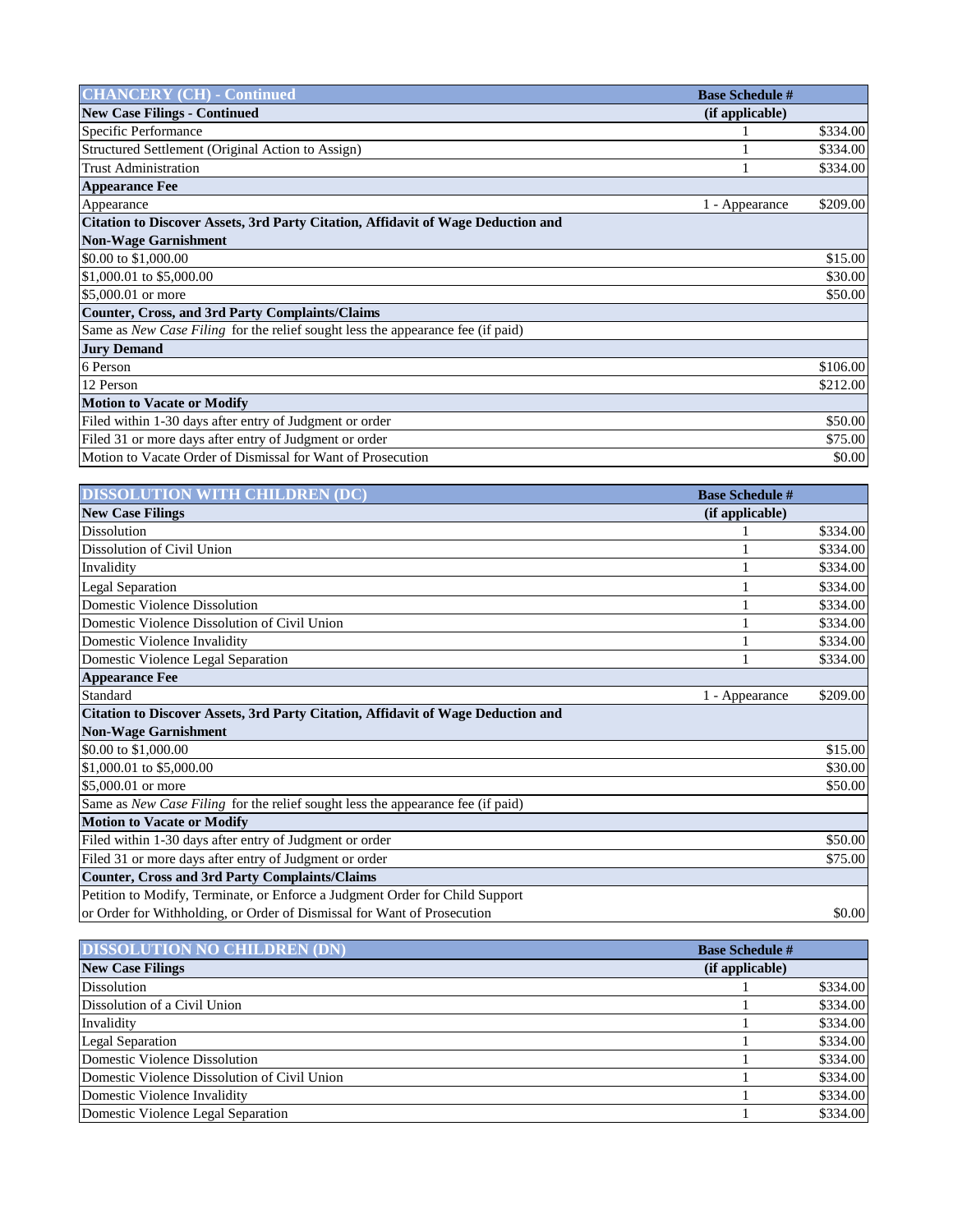| <b>DISSOLUTION NO CHILDREN (DN) - Continued</b>                                         | <b>Base Schedule #</b>     |
|-----------------------------------------------------------------------------------------|----------------------------|
| <b>Appearance Fee</b>                                                                   | (if applicable)            |
| Standard                                                                                | \$209.00<br>1 - Appearance |
| <b>Citation to Discover Assets, 3rd Party Citation, Affidavit of Wage Deduction and</b> |                            |
| <b>Non-Wage Garnishment</b>                                                             |                            |
| \$0.00 to \$1,000.00                                                                    | \$15.00                    |
| \$1,000.01 to \$5,000.00                                                                | \$30.00                    |
| \$5,000.01 or more                                                                      | \$50.00                    |
| Same as New Case Filing for the relief sought less the appearance fee (if paid)         |                            |
| <b>Motion to Vacate or Modify</b>                                                       |                            |
| Filed within 1-30 days after entry of Judgment or order                                 | \$50.00                    |
| Filed 31 or more days after entry of Judgment or order                                  | \$75.00                    |
| <b>Counter, Cross and 3rd Party Complaints/Claims</b>                                   |                            |
| Petition to Modify, Terminate, or Enforce a Judgment Order for Child Support            |                            |
| or Order for Withholding, or Order of Dismissal for Want of Prosecution                 | \$0.00                     |

| <b>EMINENT DOMAIN (ED)</b>                                                                | <b>Base Schedule #</b> |          |
|-------------------------------------------------------------------------------------------|------------------------|----------|
| <b>New Case Filings</b>                                                                   | (if applicable)        |          |
| Eminent Domain                                                                            |                        | \$334.00 |
| <b>Appearance Fee</b>                                                                     |                        |          |
| Appearance                                                                                | 1 - Appearance         | \$209.00 |
| <b>Citation to Discover Assets, 3rd Party Citation, Affidavit of Wage Deduction and</b>   |                        |          |
| <b>Non-Wage Garnishment</b>                                                               |                        |          |
| \$0.00 to \$1,000.00                                                                      |                        | \$15.00  |
| \$1,000.01 to \$5,000.00                                                                  |                        | \$30.00  |
| \$5,000.01 or more                                                                        |                        | \$50.00  |
| Counter, Cross, and 3rd Party Complaints/Claims                                           |                        |          |
| Same as the <i>New Case Filing</i> for the relief sought less the apperance fee (if paid) |                        |          |
| <b>Jury Demand</b>                                                                        |                        |          |
| 6 Person                                                                                  |                        | \$106.00 |
| 12 Person                                                                                 |                        | \$212.00 |
| <b>Motion to Vacate or Modify</b>                                                         |                        |          |
| Filed within 1-30 days after entry of Judgment or order                                   |                        | \$50.00  |
| Filed 31 or more days after entry of Judgment or order                                    |                        | \$75.00  |
| Motion to Vacate Order of Dismissal for Want of Prosecution                               |                        | \$0.00   |

| <b>EVICTION (EV)</b>                                                                | <b>Base Schedule #</b> |          |
|-------------------------------------------------------------------------------------|------------------------|----------|
| <b>New Case Filings</b>                                                             | (if applicable)        |          |
| Commercial                                                                          | 2                      | \$284.00 |
| Commercial - Possession Only                                                        | 3                      | \$109.00 |
| Residential                                                                         | 2                      | \$284.00 |
| Residential - Possession Only                                                       | 3                      | \$109.00 |
| Ejectment                                                                           | 2                      | \$284.00 |
| <b>Appearance Fee</b>                                                               |                        |          |
| Possession Only                                                                     | 2 - Appearance         | \$129.00 |
| Appearance                                                                          | 1 - Appearance         | \$209.00 |
| <b>Citation to Discover Assets, 3rd Party Citation, Affidavit of Wage Deduction</b> |                        |          |
| and Non-Wage Garnishment                                                            |                        |          |
| \$0.00 to \$1,000.00                                                                |                        | \$15.00  |
| \$1,000.01 to \$5,000.00                                                            |                        | \$30.00  |
| \$5,000.00 or more                                                                  |                        | \$50.00  |
| <b>Counter, Cross, and 3rd Party Complaints/Claims</b>                              |                        |          |
| Same as New Case Filing for the relief sought less the appearance fee (if paid)     |                        |          |
| <b>Jury Demand</b>                                                                  |                        |          |
| 6 Person                                                                            |                        | \$106.00 |
| 12 Person                                                                           |                        | \$212.00 |
| <b>Motion to Vacate or Modify</b>                                                   |                        |          |
| Filed within 1-30 days after entry of Judgment or order-Eviction ONLY               |                        | \$0.00   |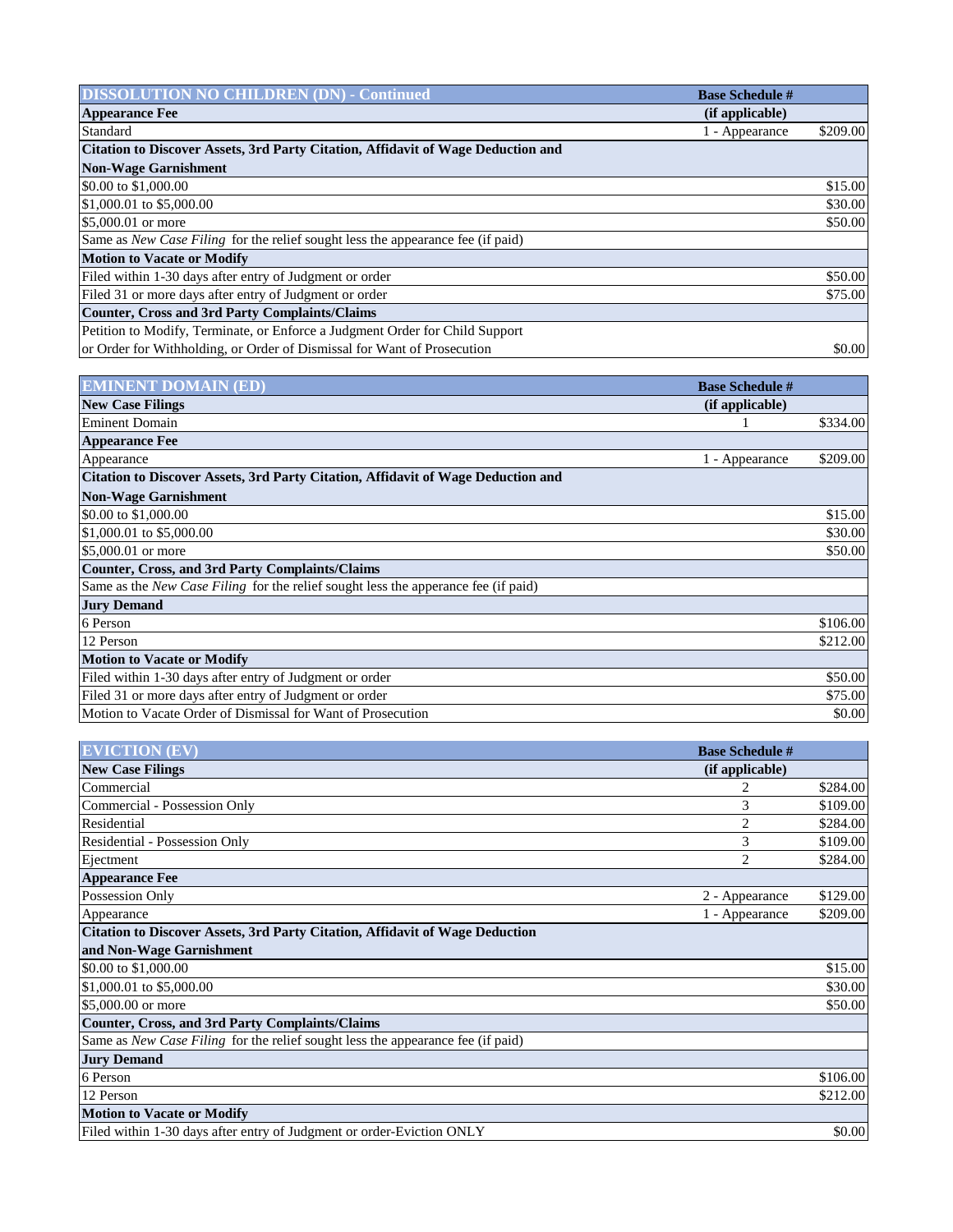| <b>EVICTION</b> $(EV)$ - Continued                          | <b>Base Schedule #</b>                    |
|-------------------------------------------------------------|-------------------------------------------|
| <b>Motion to Vacate or Modify - Continued</b>               | (if applicable)                           |
| Filed 31 or more days after entry of Judgment or order      | \$75.00                                   |
| Motion to Vacate Order of Dismissal for Want of Prosecution | \$0.00                                    |
| <b>Certified Copies - Eviction ONLY</b>                     |                                           |
| Certification or Seal of Office                             | \$6.00                                    |
|                                                             | per certification plus the cost of copies |

| <b>FAMILY (FA)</b>                                                                      | <b>Base Schedule #</b> |          |
|-----------------------------------------------------------------------------------------|------------------------|----------|
| <b>New Case Filings</b>                                                                 | (if applicable)        |          |
| <b>Abandoned Baby</b>                                                                   |                        | \$334.00 |
| Child of Assisted Reproduction                                                          |                        | \$334.00 |
| Delayed Record of Birth                                                                 |                        | \$334.00 |
| <b>Gestational Surrogacy</b>                                                            |                        | \$334.00 |
| Notice to Putative Father (Adoption Act or Juvenile Court Act)                          |                        | \$0.00   |
| Parentage Act - Challenge                                                               | 4                      | \$0.00   |
| Petition for Confidential Intermediary                                                  | 4                      | \$0.00   |
| Petition for Custody                                                                    |                        | \$334.00 |
| Petition to Request Support                                                             |                        | \$334.00 |
| Petition for Parental Responsibility of Child(ren) (Visitation)                         |                        | \$334.00 |
| Petition for Parental Responsibility (Child Support)                                    |                        | \$334.00 |
| Petition for Visitation of Child(ren)                                                   |                        | \$334.00 |
| Petition for Visitation of Frail/Elderly Adult                                          |                        | \$334.00 |
| Appearance Fee (F if filed 1/31/2022 and before; FA if filed 2/1/2022 and later)        |                        |          |
| Appearance                                                                              | 1 - Appearance         | \$209.00 |
| Appearance on Notice to Putative Father, Parentage Act - Challenge or                   |                        |          |
| Petition for Confidential Intermediary                                                  | 3 - Appearance         | \$0.00   |
| <b>Counter, Cross, and 3rd Party Complaints/Claims</b>                                  |                        |          |
| Same as the New Case Filing fee for the relief sought less the appearance fee (if paid) |                        |          |
| <b>Motion to Vacate or Modify</b>                                                       |                        |          |
| Filed within 1-30 days after entry of Judgment or order                                 |                        | \$50.00  |
| Filed 31 or more days after entry of Judgment or order                                  |                        | \$75.00  |
| Petition to Modify, Terminate, or Enforce a Judgment Order for Child Support            |                        |          |
| or Order for Withholding or Order of Dismissal for Want of Prosecution                  |                        | \$0.00   |

| <b>FORECLOSURE (FC)</b>                                                                 | <b>Base Schedule #</b> |          |
|-----------------------------------------------------------------------------------------|------------------------|----------|
| <b>New Case Filings</b>                                                                 | (if applicable)        |          |
| <b>Residential Real Estate</b>                                                          |                        | \$459.00 |
| <b>Commercial Real Estate</b>                                                           |                        | \$334.00 |
| Residential Foreclosure/Termination of Lease                                            |                        | \$334.00 |
| <b>Appearance Fee</b>                                                                   |                        |          |
| Appearance                                                                              | 1 - Appearance         | \$209.00 |
| <b>Citation to Discover Assets, 3rd Party Citation, Affidavit of Wage Deduction and</b> |                        |          |
| <b>Non-Wage Garnishment</b>                                                             |                        |          |
| \$0.00 to \$1,000.00                                                                    |                        | \$15.00  |
| \$1,000.01 to \$5,000.00                                                                |                        | \$30.00  |
| \$5,000.01 or more                                                                      |                        | \$50.00  |
| <b>Counter, Cross, and 3rd Party Complaints/Claims</b>                                  |                        |          |
| Same as New Case Filing for the relief sought less the appearance fee (if paid)         |                        |          |
| <b>Jury Demand</b>                                                                      |                        |          |
| 6 Person                                                                                |                        | \$106.00 |
| 12 Person                                                                               |                        | \$212.00 |
| <b>Motion to Vacate or Modify</b>                                                       |                        |          |
| Filed within 1-30 days after entry of Judgment or order                                 |                        | \$50.00  |
| Filed 31 or more days after entry of Judgment or order                                  |                        | \$75.00  |
| Motion to Vacate Order of Dismissal for Want of Prosecution                             |                        | \$0.00   |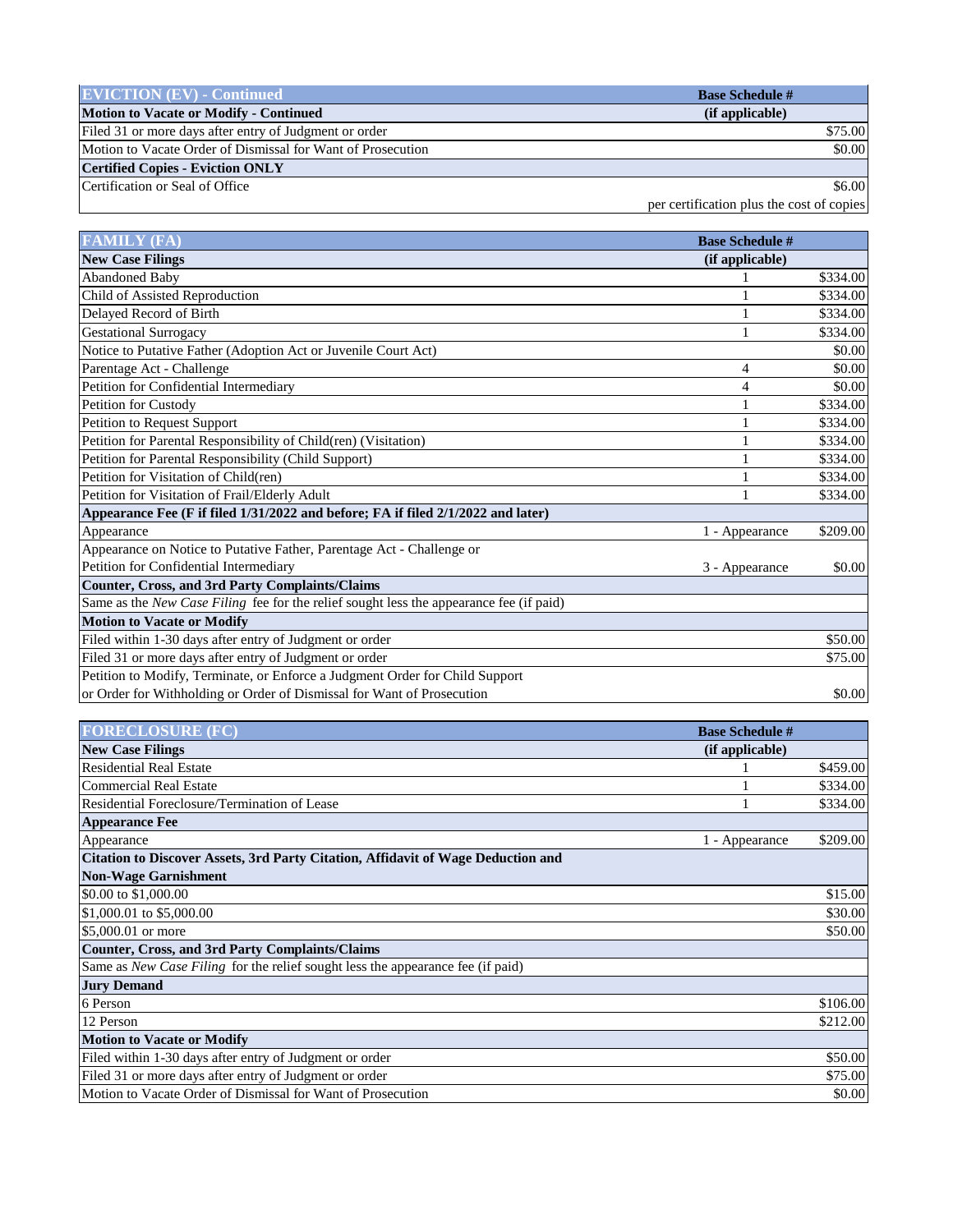| <b>GOVERNMENT CORPORATION (GC) (Replaces MC)</b>      | <b>Base Schedule #</b> |          |
|-------------------------------------------------------|------------------------|----------|
| <b>New Case Filings</b>                               | (if applicable)        |          |
| Drainage Assessment (Except Tax Collection)           |                        | \$334.00 |
| Foreclosure of Lien for Special Assessment            |                        | \$334.00 |
| Petition for Annexation for Election                  |                        | \$334.00 |
| Petition for the Creation of Drainage District        |                        | \$334.00 |
| Petiton to Change Form of Government                  |                        | \$334.00 |
| Petition to Disconnect from Fire District             |                        | \$334.00 |
| <b>Petition to Dissolve Government Corporation</b>    |                        | \$334.00 |
| Petition to Organize Municipal Corporation            |                        | \$334.00 |
| <b>Retailer's Occupation Tax</b>                      |                        | \$334.00 |
| Special Assessment (to Change or Restrain Collection) |                        | \$334.00 |
| Other Routine Matters of Municpal Corporations        |                        | \$334.00 |
| <b>Appearance Fee</b>                                 |                        |          |
| Appearance                                            | l - Appearance         | \$209.00 |

| <b>GUARDIANSHIP (GR)</b>                                                    | <b>Base Schedule #</b> |           |
|-----------------------------------------------------------------------------|------------------------|-----------|
| <b>New Case Filings</b>                                                     | (if applicable)        |           |
| Guardianship of Minor                                                       |                        | \$284.00  |
| Guardianship of Person with Disability                                      | 2                      | \$284.00  |
| Guardianship of Estate of Living Person                                     | 2                      | \$284.00  |
| <b>Appearance Fee</b>                                                       |                        |           |
| Appearance (Exempt: Executor, Administrator, Guardian or Guardian Ad Litem) | 1 - Appearance         | \$209.00  |
| <b>Account</b>                                                              |                        |           |
| Accounting                                                                  |                        | \$25.00   |
| <b>Certified Letters of Office</b>                                          |                        |           |
| Additional Copies - Per Copy (up to 3 pages)                                |                        | \$2.00    |
| If in excess of 3 pages                                                     |                        | \$1.00/pg |
| <b>Jury Demand</b>                                                          |                        |           |
| 6 Person                                                                    |                        | \$68.00   |
| 12 Person                                                                   |                        | \$137.00  |
| <b>Petitions to Reopen the Guardianship</b>                                 |                        |           |
| Filed within 1-30 days after entry of order                                 |                        | \$0.00    |
| Filed 31 or more days after entry of order                                  |                        | \$75.00   |
| Motion to Vacate Order of Dismissal for Want of Prosecution                 |                        | \$0.00    |

| LAW(LA)                                                                                   | <b>Base Schedule #</b> |          |
|-------------------------------------------------------------------------------------------|------------------------|----------|
| <b>New Case Filings</b>                                                                   | (if applicable)        |          |
| Arbitration & Award (over \$50,000.00)                                                    |                        | \$334.00 |
| Asbestos (Deferred) (over \$50,000.00)                                                    |                        | \$334.00 |
| Asbestos (Negligence) (over \$50,000.00)                                                  |                        | \$334.00 |
| Contract - Money Damages (over \$50,000.00)                                               |                        | \$334.00 |
| Confession of Judgment (over \$50,000.00)                                                 |                        | \$334.00 |
| Distress for Rent (over \$50,000.00)                                                      |                        | \$334.00 |
| Recover Support/Contribution (over \$50,000.00)                                           |                        | \$334.00 |
| Replevin (over \$50,000.00)                                                               |                        | \$334.00 |
| Statutory Action (state/political subdivision) (over \$50,000.00)                         |                        | \$334.00 |
| Tort - Money Damages (over \$50,000.00)                                                   |                        | \$334.00 |
| Trover (over \$50,000.00)                                                                 |                        | \$334.00 |
| Register a Foreign Judgment \$50,000.01 or more                                           |                        | \$334.00 |
| Wrongful Death (over \$50,000.00)                                                         |                        | \$334.00 |
| Appearance Fee (L - cases filed 1/31/2022 and prior; LA - cases filed 2/1/2022 and after) |                        |          |
| Appearance                                                                                | 1 - Appearance         | \$209.00 |
| <b>Citation to Discover Assets, 3rd Party Citation, Affidavit of Wage Deduction and</b>   |                        |          |
| <b>Non-Wage Garnishment</b>                                                               |                        |          |
| \$0.00 to \$1,000.00                                                                      |                        | \$15.00  |
| \$1,000.01 to \$5,000.00                                                                  |                        | \$30.00  |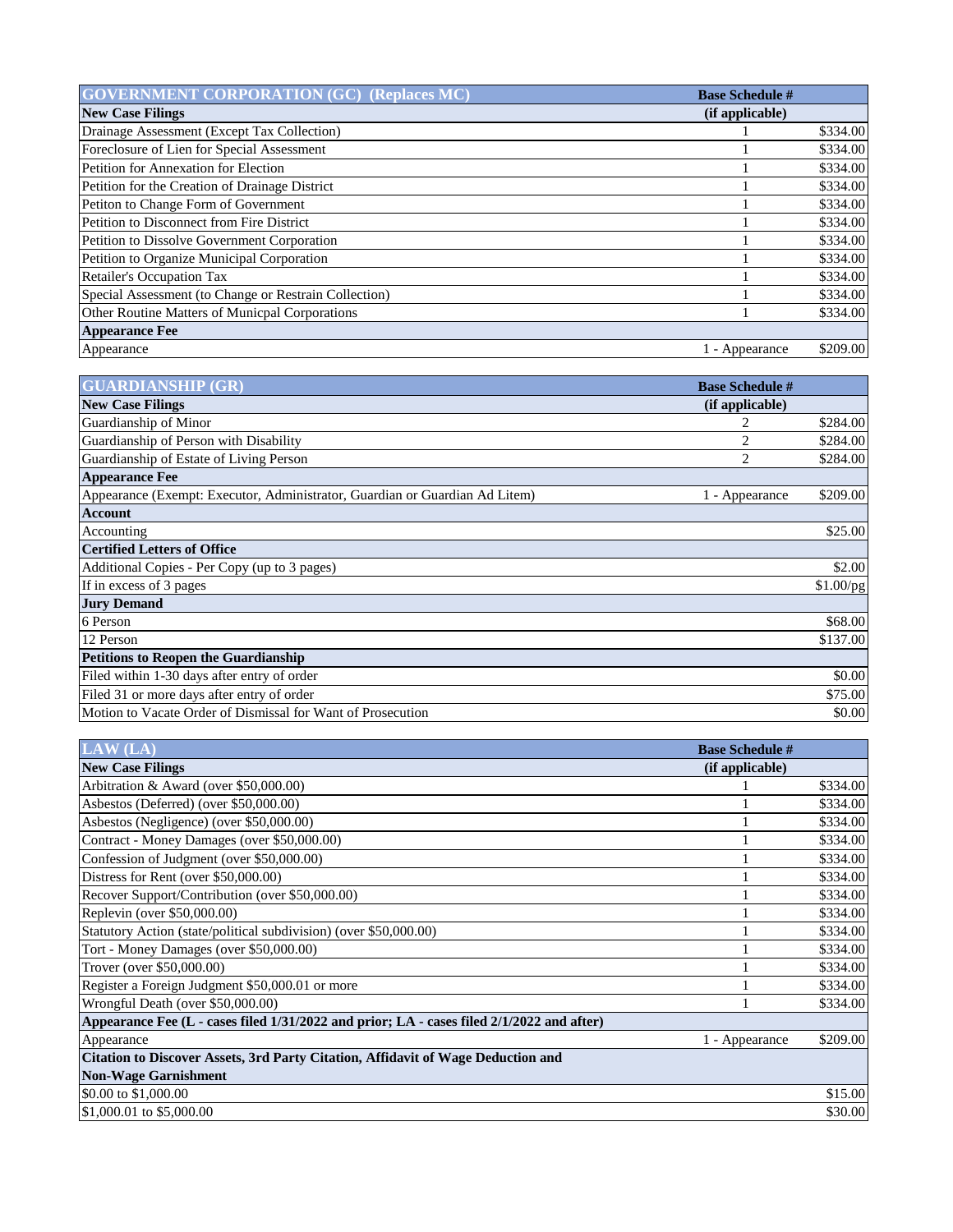| <b>LAW</b> (LA) - Continued                                                      |          |
|----------------------------------------------------------------------------------|----------|
| Citation to Discover Assets, 3rd Party Citation, Affidavit of Wage Deduction and |          |
| <b>Non-Wage Garnishment - Continued</b>                                          |          |
| \$5,000.01 or more                                                               | \$50.00  |
| Counter, Cross, and 3rd Party Complaints/Claims                                  |          |
| Same as New Case Filing for the relief sought less the appearance fee (if paid)  |          |
| <b>Jury Demand</b>                                                               |          |
| 6 Person                                                                         | \$106.00 |
| 12 Person                                                                        | \$212.00 |
| <b>Motion to Vacate or Modify</b>                                                |          |
| Filed within 1-30 days after entry of Judgment or order                          | \$50.00  |
| Filed 31 or more days after entry of Judgment or order                           | \$75.00  |
| Motion to Vacate Order of Dismissal for Want of Prosecution                      | \$0.00   |

| <b>LAW MAGISTRATE (LM)</b>                                                      | <b>Base Schedule #</b> |          |
|---------------------------------------------------------------------------------|------------------------|----------|
| <b>New Case Filings</b>                                                         | (if applicable)        |          |
| Arbitration & Award (Up to \$15K)                                               | $\overline{c}$         | \$284.00 |
| Arbitration & Award (\$15,000.01 - \$50K)                                       | 1                      | \$334.00 |
| Civil Remedies for Nonconsensual Dissemination of Private Sexual Images Act     | 1                      | \$334.00 |
| Contract - Money Damages (\$10,000.01 - \$15K)                                  | $\overline{2}$         | \$284.00 |
| Contract - Money Damages (\$15,000.01 - \$50K)                                  | 1                      | \$334.00 |
| Confession of Judgment (Up to \$15K)                                            | $\overline{c}$         | \$284.00 |
| Confession of Judgment (\$15,000.01 - \$50K)                                    | $\mathbf{1}$           | \$334.00 |
| Distress for Rent (Up to \$15K)                                                 | $\overline{c}$         | \$284.00 |
| Distress for Rent (\$15,000.01 - \$50K)                                         | 1                      | \$334.00 |
| Recover Support/Contribution (Up to \$15K)                                      | $\overline{2}$         | \$284.00 |
| Recover Support/Contribution (\$15,000.01 to \$50K)                             | 1                      | \$334.00 |
| Replevin (Up to \$15K)                                                          | $\overline{2}$         | \$284.00 |
| Replevin (\$15,000.01 - \$50K)                                                  | 1                      | \$334.00 |
| Statutory Action by State/Political Subdivision (Up to \$15K)                   | $\overline{2}$         | \$284.00 |
| Statutory Action by State/Political Subdivisio (\$15,000,01 to \$50K)           | 1                      | \$334.00 |
| Tort - Money Damages (\$10,000.01 to \$15K)                                     | $\overline{2}$         | \$284.00 |
| Tort - Money Damages (\$15,000.01 to \$50K)                                     | 1                      | \$334.00 |
| Trover (Up to \$15K)                                                            | $\overline{2}$         | \$284.00 |
| Trover (\$15,000.01 to \$50K)                                                   | 1                      | \$334.00 |
| Wrongful Death (Up to \$15K)                                                    | $\overline{c}$         | \$284.00 |
| Wrongful Death (\$15,000.01 to \$50K)                                           | 1                      | \$334.00 |
| <b>Appearance Fee</b>                                                           |                        |          |
| Appearance                                                                      | 1 - Appearance         | \$209.00 |
| Citation to Discover Assets, 3rd Party Citation, Affidavit of Wage Deduction    |                        |          |
| and Non-Wage Garnishment                                                        |                        |          |
| \$0.00 to \$1,000.00                                                            |                        | \$15.00  |
| \$1,000.01 to \$5,000.00                                                        |                        | \$30.00  |
| \$5,000.00 or more                                                              |                        | \$50.00  |
| <b>Counter, Cross, and 3rd Party Complaints/Claims</b>                          |                        |          |
| Same as New Case Filing for the relief sought less the appearance fee (if paid) |                        |          |
| <b>Jury Demand</b>                                                              |                        |          |
| 6 Person                                                                        |                        | \$106.00 |
| 12 Person                                                                       |                        | \$212.00 |
| <b>Motion to Vacate or Modify</b>                                               |                        |          |
| Filed within 1-30 days after entry of Judgment or order                         |                        | \$50.00  |
| Filed 31 or more days after entry of Judgment or order                          |                        | \$75.00  |
| Motion to Vacate Order of Dismissal for Want of Prosecution                     |                        | \$0.00   |

| MUNICIPAL CORPORATION (MC) (Cases filed 1/31/21 and prior) |            |          |
|------------------------------------------------------------|------------|----------|
| <b>Appearance Fee</b>                                      |            |          |
| Appearance                                                 | Appearance | \$209.00 |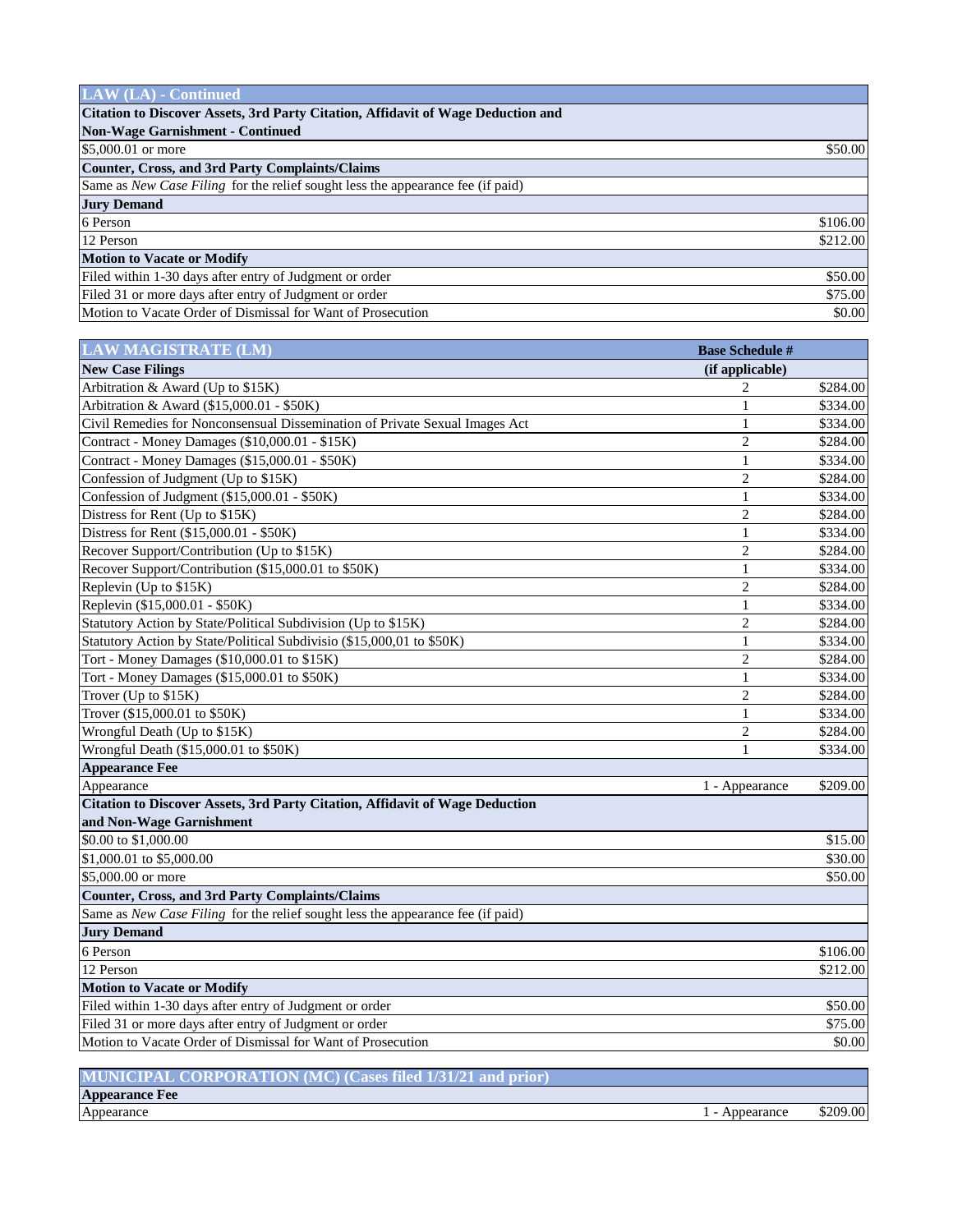| <b>MISCELLANEOUS REMEDY (MR)</b>                                                    | <b>Base Schedule #</b>   |                      |
|-------------------------------------------------------------------------------------|--------------------------|----------------------|
| <b>New Case Filings</b>                                                             | (if applicable)          |                      |
| <b>Abatement of Nuisance</b>                                                        |                          | \$334.00             |
| Administrative Review - Unemployment                                                | $\overline{\mathcal{L}}$ | \$0.00               |
| <b>Adult Protective Services Act</b>                                                | $\overline{\mathcal{L}}$ | \$0.00               |
| Appointment of Receiver                                                             |                          | \$334.00             |
| <b>Building Code Violation</b>                                                      |                          | \$334.00             |
| <b>Burnt Records</b>                                                                |                          | \$334.00             |
| Certiorari                                                                          | 1                        | \$334.00             |
| Change of Name                                                                      |                          | \$334.00             |
| Confirmation of Election Judge                                                      |                          | \$334.00             |
| <b>Consumer Fraud/Deceptive Business Practice</b>                                   | 1                        | \$334.00             |
| <b>Contagious Disease</b>                                                           | 1                        | \$334.00             |
| <b>Corporation Dissolution</b>                                                      | 1                        | \$334.00             |
| Declaratory Judgment                                                                | 1                        | \$334.00             |
| Demolition                                                                          | 1                        | \$334.00             |
| <b>Election Contest</b>                                                             |                          | \$334.00             |
| Escheat                                                                             |                          | \$334.00             |
| <b>Fictitious Vital Record</b>                                                      |                          | \$334.00             |
| Lost Goods or Money (Estray)                                                        | $\overline{\mathcal{L}}$ | \$0.00               |
| Mandamus                                                                            | 1                        | \$334.00             |
| Ne Exeat (original Action)                                                          | 1                        | \$334.00             |
| <b>Petition to Destroy Evidence</b>                                                 | 1                        | $\overline{$}334.00$ |
| Petition for Discovery or to Depose                                                 |                          | \$334.00             |
| Prohibition                                                                         |                          | \$334.00             |
| <b>Ouo Warranto</b>                                                                 |                          | \$334.00             |
| Review of Administrative Proceedings                                                |                          | \$334.00             |
| Sexually Transmissable Disease Control Proceeding                                   |                          | \$334.00             |
| <b>Appearance Fee</b>                                                               |                          |                      |
| Appearance                                                                          | 1 - Appearance           | \$209.00             |
| Appearance - Admin Review Unemployment, Adult Protective Services                   |                          |                      |
| Act, Lot Goods or Money (Estrays)                                                   | 3 - Appearance           | \$0.00               |
| <b>Counter, Cross and 3rd Party Complaints/Claims</b>                               |                          |                      |
| Same as the New Case Filing for the relief sought less the appearance fee (if paid) |                          |                      |
| <b>Motion to Vacate or Modify</b>                                                   |                          |                      |
| Filed within 1-30 days after entry of Judgment or order                             |                          | $\overline{$}50.00$  |
| Filed 31 or more days after entry of Judgment or order                              |                          | \$75.00              |
| Motion to Vacate Order of Dismissal for Want of Prosecution                         |                          | \$0.00               |

| <b>MISCELLANEOUS CRIMINAL (MX)</b>                       | <b>Base Schedule #</b> |          |
|----------------------------------------------------------|------------------------|----------|
| <b>New Case Filings</b>                                  | (if applicable)        |          |
| Administrative Subpoena                                  |                        | \$334.00 |
| Application for Order-Eavesdropping                      |                        | \$334.00 |
| Application for Order - Electronic Criminal Surveillance |                        | \$334.00 |
| Appointment of Special Prosecutor                        |                        | \$334.00 |
| Attachment (Original Action)                             |                        | \$334.00 |
| Certificate of Innocence                                 |                        | \$334.00 |
| Eavesdrop - States Attorney Authorized                   |                        | \$334.00 |
| Extradition                                              |                        | \$334.00 |
| <b>Grand Jury Investigator</b>                           |                        | \$334.00 |
| Habeas Corpus (Civil or Criminal)                        |                        | \$334.00 |
| Petition to Expunge (Governor's Pardon)                  | 4                      | \$334.00 |
| Petition to Expunge (No Criminal Case)                   | N/A                    | \$334.00 |
| Petition to Secure Testimony for Out-of State Witness    |                        | \$334.00 |
| Petition to Seal (No Existing Case)                      |                        | \$334.00 |
| Rendition                                                |                        | \$334.00 |
| <b>Statewide Grand Jury Proceedings</b>                  |                        | \$334.00 |
| Statutory Summary Suspension (if no DT case)             |                        | \$334.00 |
| <b>Appearance Fee</b>                                    |                        |          |
| Appearance                                               | 1 - Appearance         | \$209.00 |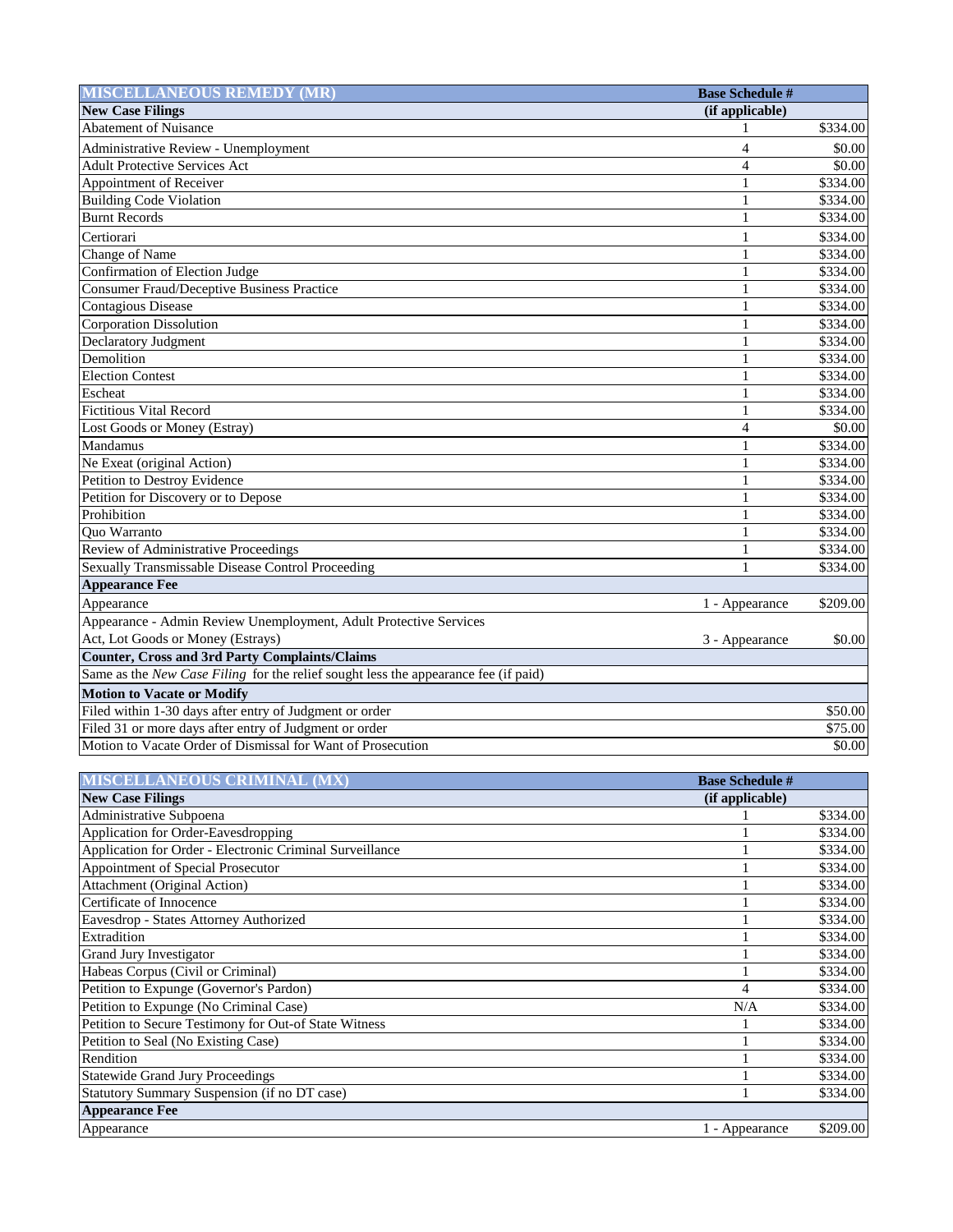| <b>MISCELLANEOUS CRIMINAL (MX) - Continued</b>                                             |         |
|--------------------------------------------------------------------------------------------|---------|
| <b>Counter, Cross and 3rd Party Complaints/Claims</b>                                      |         |
| Same as the <i>New Case Filing</i> for the relief sought less the appearance fee (if paid) |         |
| <b>Motion to Vacate or Modify</b>                                                          |         |
| Filed within 1-30 days after entry of Judgment or order                                    | \$50.00 |
| Filed 31 or more days after entry of Judgment or order                                     | \$75.00 |
| Motion to Vacate Order of Dismissal for Want of Prosecution                                | \$0.00  |

| <b>ORDER OF PROTECTION (OP)</b>  | <b>Base Schedule #</b>   |
|----------------------------------|--------------------------|
| <b>New Case Filings</b>          | (if applicable)          |
| Order of Protection              | \$0.00                   |
| Civil No Contact Order           | \$0.00                   |
| Firearms Restraining Order       | \$0.00                   |
| <b>Stalking No Contact Order</b> | \$0.00                   |
| <b>Appearance Fee</b>            |                          |
| Appearance                       | \$0.00<br>3 - Appearance |

| <b>PROBATE (PR)</b>                                                                           | <b>Base Schedule #</b> |           |
|-----------------------------------------------------------------------------------------------|------------------------|-----------|
| <b>New Case Filings</b>                                                                       | (if applicable)        |           |
| <b>Administration of Decedent's Estate</b>                                                    | 2                      | \$284.00  |
| <b>Missing Person</b>                                                                         | $\overline{2}$         | \$284.00  |
| Wrongful Death/Collection of Judgment                                                         | $\overline{c}$         | \$284.00  |
| <b>Account</b>                                                                                |                        |           |
| Accounting                                                                                    |                        | \$25.00   |
| Appearance Fee (P for cases filed 1/31/2021 and prior; PR for cases filed 2/1/2022 and after) |                        |           |
| Appearance (Exempt: Executor, Administrator, Guardian or Guardian Ad Litem)                   | 1 - Appearance         | \$209.00  |
| <b>Certified Letters of Office</b>                                                            |                        |           |
| Additional Copies - Per Copy (up to 3 pages)                                                  |                        | \$2.00    |
| If in excess of 3 pages                                                                       |                        | \$1.00/pg |
| <b>Claim Fees</b>                                                                             |                        |           |
| \$0.01 to \$149.99                                                                            |                        | \$0.00    |
| \$150,00 to \$499.99                                                                          |                        | \$20.00   |
| \$500.00 to \$9,999.99                                                                        |                        | \$40.00   |
| \$10,000.00 or more                                                                           |                        | \$60.00   |
| <b>Jury Demand</b>                                                                            |                        |           |
| 6 Person                                                                                      |                        | \$68.00   |
| 12 Person                                                                                     |                        | \$137.00  |
| <b>Petitions to Reopen the Estate</b>                                                         |                        |           |
| Filed within 1-30 days after entry of order                                                   |                        | \$0.00    |
| Filed 31 or more days after entry of order                                                    |                        | \$75.00   |
| Motion to Vacate Order of Dismissal for Want of Prosecution                                   |                        | \$0.00    |

| <b>SMALL CLAIMS (SC)</b>                                                                | <b>Base Schedule #</b> |          |
|-----------------------------------------------------------------------------------------|------------------------|----------|
| <b>New Case Filings</b>                                                                 | (if applicable)        |          |
| \$2,500.00 or less                                                                      | 3                      | \$109.00 |
| \$2,500.01 to \$10,000.00                                                               |                        | \$284.00 |
| <b>Appearance Fees</b>                                                                  |                        |          |
| Appearance \$2,500.00 or less                                                           | 2 - Appearance         | \$129.00 |
| Appearance \$2,500.01 to \$10,000.00                                                    | 1 - Appearance         | \$209.00 |
| <b>Citation to Discover Assets, 3rd Party Citation, Affidavit of Wage Deduction</b>     |                        |          |
| and Non-Wage Garnishment                                                                |                        |          |
| \$0.00 to \$1,000.00                                                                    |                        | \$15.00  |
| \$1,00.01 to \$5,000.00                                                                 |                        | \$30.00  |
| \$5,000.01 to \$10,000.00                                                               |                        | \$50.00  |
| <b>Counter, Cross, and 3rd Party Complaints/Claims</b>                                  |                        |          |
| Same as the New Case Filing fee for the relief sought less the appearance fee (if paid) |                        |          |
| <b>Jury Demand</b>                                                                      |                        |          |
| 6 Person                                                                                |                        | \$12.50  |
| 12 Person                                                                               |                        | \$25.00  |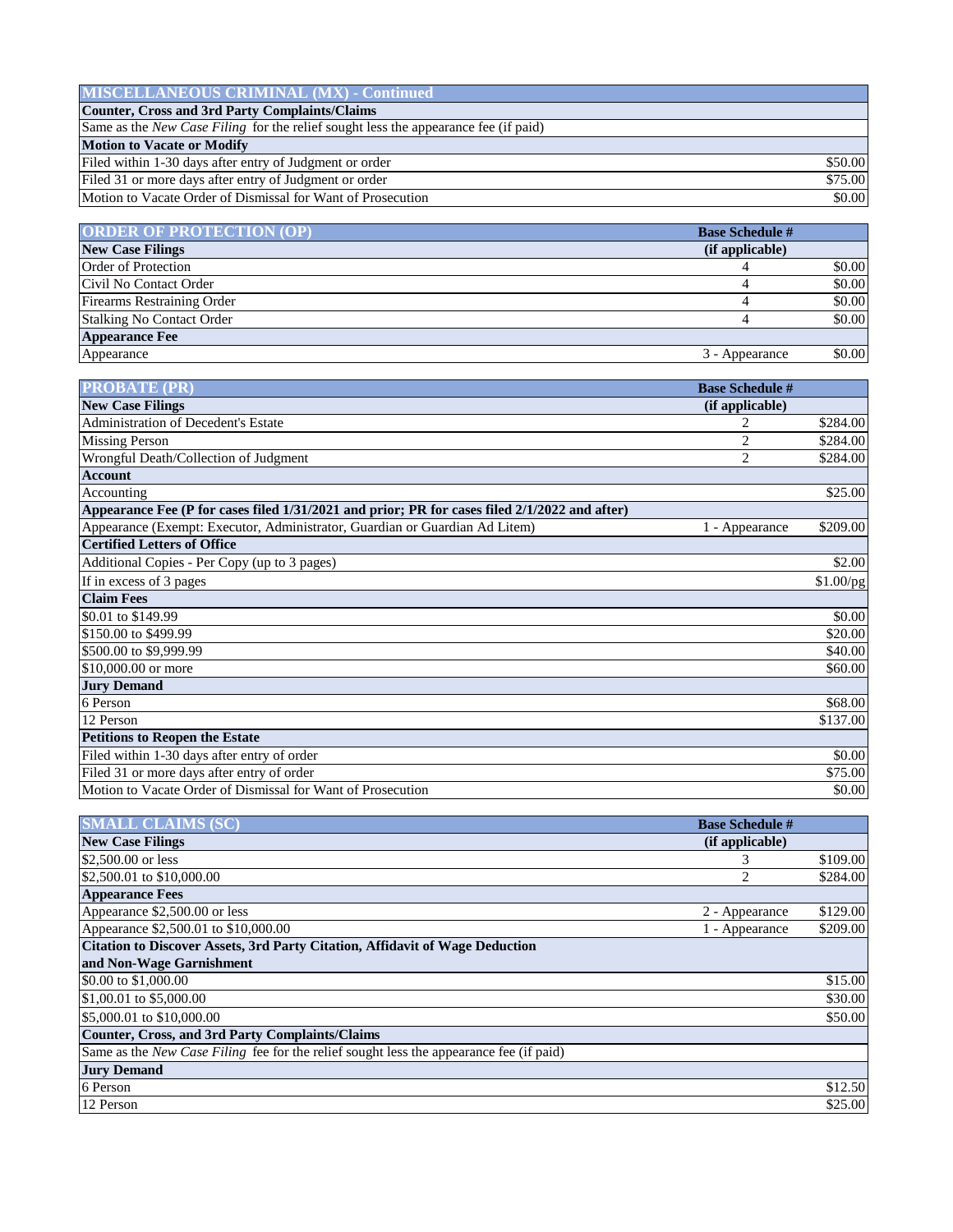| <b>SMALL CLAIMS (SC) - Continued</b>                        |         |
|-------------------------------------------------------------|---------|
| <b>Motion to Vacate or Modify</b>                           |         |
| Filed within 1-30 days after entry of Judgment or order     | \$0.00  |
| Filed 31 or more days after entry of Judgment or order      | \$75.00 |
| Motion to Vacate Order of Dismissal for Want of Prosecution | \$0.00  |
| <b>Certified Copies</b>                                     |         |
| Certification or Seal of Office                             | \$6.00  |

per certification plus the cost of copies

| <b>TAX (TX)</b>                     | <b>Base Schedule #</b> |          |
|-------------------------------------|------------------------|----------|
| <b>New Case Filings</b>             | (if applicable)        |          |
| <b>Annual Tax Sale</b>              |                        | \$334.00 |
| Drainage Assessment Tax Collection  |                        | \$334.00 |
| Petition for Tax Deed               |                        | \$334.00 |
| Sale in Error                       |                        | \$334.00 |
| Scavenger Tax Sale                  |                        | \$334.00 |
| Tax Commission (Review of Decision) |                        | \$334.00 |
| Tax Foreclosure                     |                        | \$334.00 |
| Tax Injunction                      |                        | \$334.00 |
| Tax Refund/Objection                |                        | \$334.00 |
| <b>Appearance Fee</b>               |                        |          |
| Appearance                          | 1 - Appearance         | \$209.00 |
|                                     |                        |          |

| $(\mathbf{W})$<br><b>WILL</b> |        |
|-------------------------------|--------|
| Will only<br>To file          | \$0.00 |

#### **CRIMINAL AND TRAFFIC FEES**

| <b>JURY DEMAND</b>                                                                       |         |
|------------------------------------------------------------------------------------------|---------|
| CF, CM, CV, DT & TR                                                                      | \$0.00  |
| <b>OV Jury Demand</b>                                                                    | \$0.00  |
| <b>MOTION TO VACATE: CF, CM, CV, DT, OV &amp; TR CASES</b>                               |         |
| This fee is assessed each time a case is Noticed before the Court on a Motion to Vacate. |         |
| Motion to Vacate or Amend Final Order                                                    | \$40.00 |
| Motion to Vacate Judgment on Bond Forfeiture Order                                       | \$40.00 |
| Motion to Vacate ExParte Judgment                                                        | \$40.00 |
| Motion to Vacate "Failure to Appear" or "Failure to Comply" notices                      |         |
| sent to SOS                                                                              | \$40.00 |

## **MISCELLANEOUS FEES**

| <b>ALIAS FEES</b>                                                              |          |
|--------------------------------------------------------------------------------|----------|
| <b>Alias Citation</b>                                                          | \$5.00   |
| Alias Summons                                                                  | \$5.00   |
| <b>APPEALS</b>                                                                 |          |
| 100 pages or less                                                              | \$50.00  |
| 101 to 200 pages                                                               | \$100.00 |
| 201 or more pages - additional \$0.25 per page                                 |          |
| <b>CERTIFIED MAIL REQUEST</b>                                                  |          |
| Certified Mail Request (Including Seal)                                        | \$16.00  |
| <b>CHANGE OF VENUE</b>                                                         |          |
| Change of Venue to another Jurisdiction                                        | \$40.00  |
| Change of Venue - same fee as original case filing fee less \$85 if Schedule 1 |          |
| or 2, \$59 if Schedule 3                                                       |          |